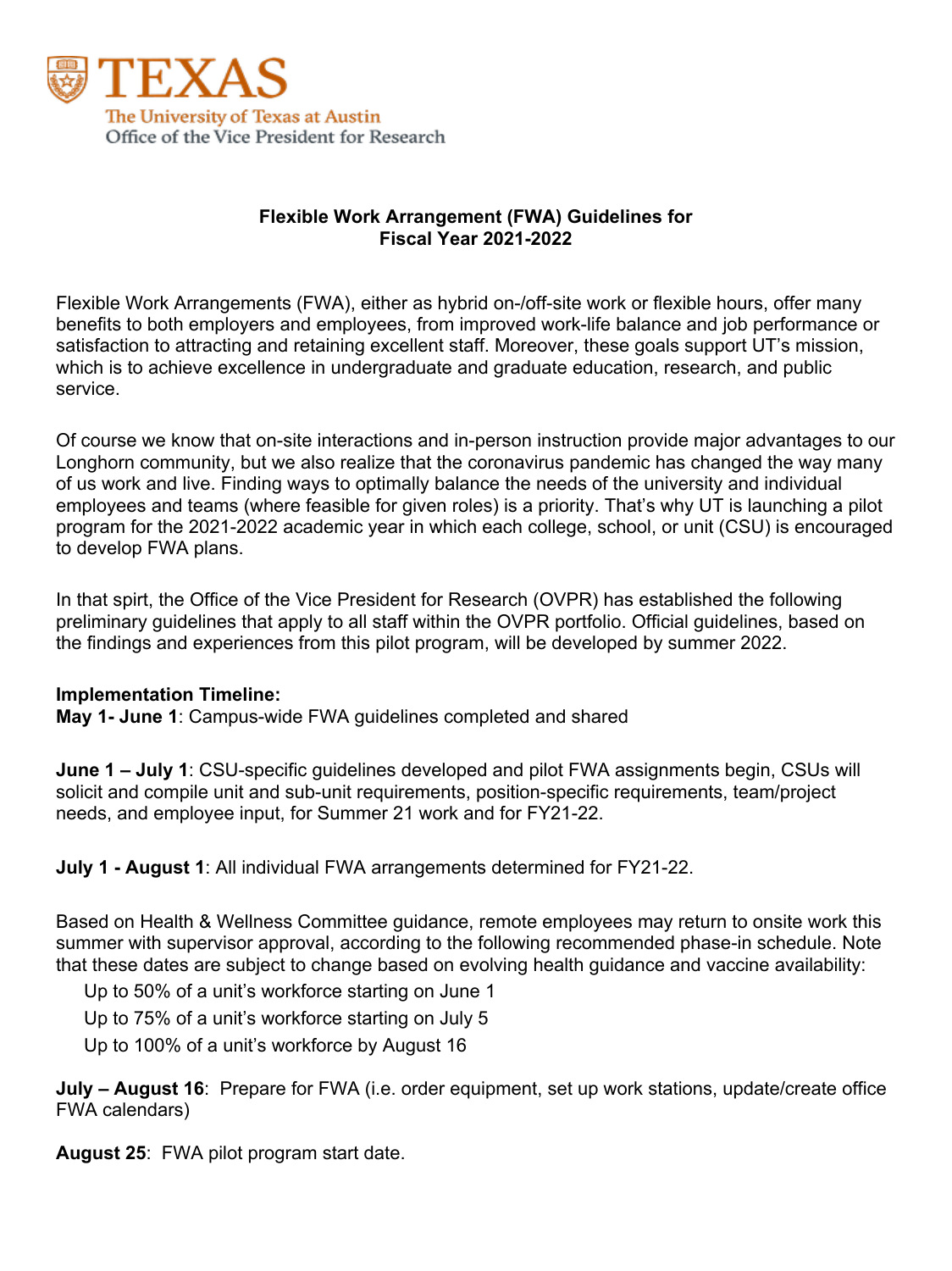# **FWA Eligibility:**

FWA eligibility will be based on the job functions and responsibilities of each position and business needs of the unit, as determined by the employee's supervisor and/or unit head. Certain positions, based on these criteria, may not be eligible for a flexible work arrangement. Supervisors have the discretion to approve or modify a FWA based on business needs. Employees are not guaranteed a FWA.

General Guidelines:

- Employees must determine a consistent work schedule. A FWA agreement will be required for employees requesting work schedules outside of a standard schedule between 7am to 6pm, Monday through Friday. Per *HOP 5-2110 Work Schedule*, offices must be open during the hours of 8am – noon and 1-5pm. Fully flexible work schedules will not be approved.
- All employees voluntarily requesting a FWA are required to complete a FWA agreement prior to September 1, 2021. The FWA agreement must include their FWA work schedule, work locations, and predetermined onsite and off-site work requirements. The new FWA agreement is expected to be released to the campus community soon.

Technology Resources:

- A University issued computer must be used to conduct University business.
- All University-owned property at home must be logged on an inventory form, approved by the employee's supervisor, and submitted to the person managing the unit's inventory.
- Employees must have reliable internet service at remote work location.
- Employees must be able to provide a phone number to receive phone calls.

Performance:

- Employees not meeting performance expectations during the last appraisal period are not eligible for a FWA.
- Employees that exhibit performance issues during the initial pilot period may have their FWA annulled.
- Transferring and new, probationary employees are eligible for FWA. However, special consideration should be taken to ensure adequate training and team building.

FWA Assessment:

- FWA must be assessed initially after the first six months, then on an annual basis to determine whether any changes should be made.
- The FWA may be revised or cancelled if there is a substantive change in the employee's job duties or the unit's business needs. Supervisors are encouraged to give employees up to 30 days' notice before a new schedule goes into effect.
- Supervisors are encouraged to give employees a minimum of 3 days' advance notice if a meeting or event requires an employee to come in on an off-site day, but all employees recognize that performance of job duties, including attending in-person meetings on an off-site day, will take priority over FWA.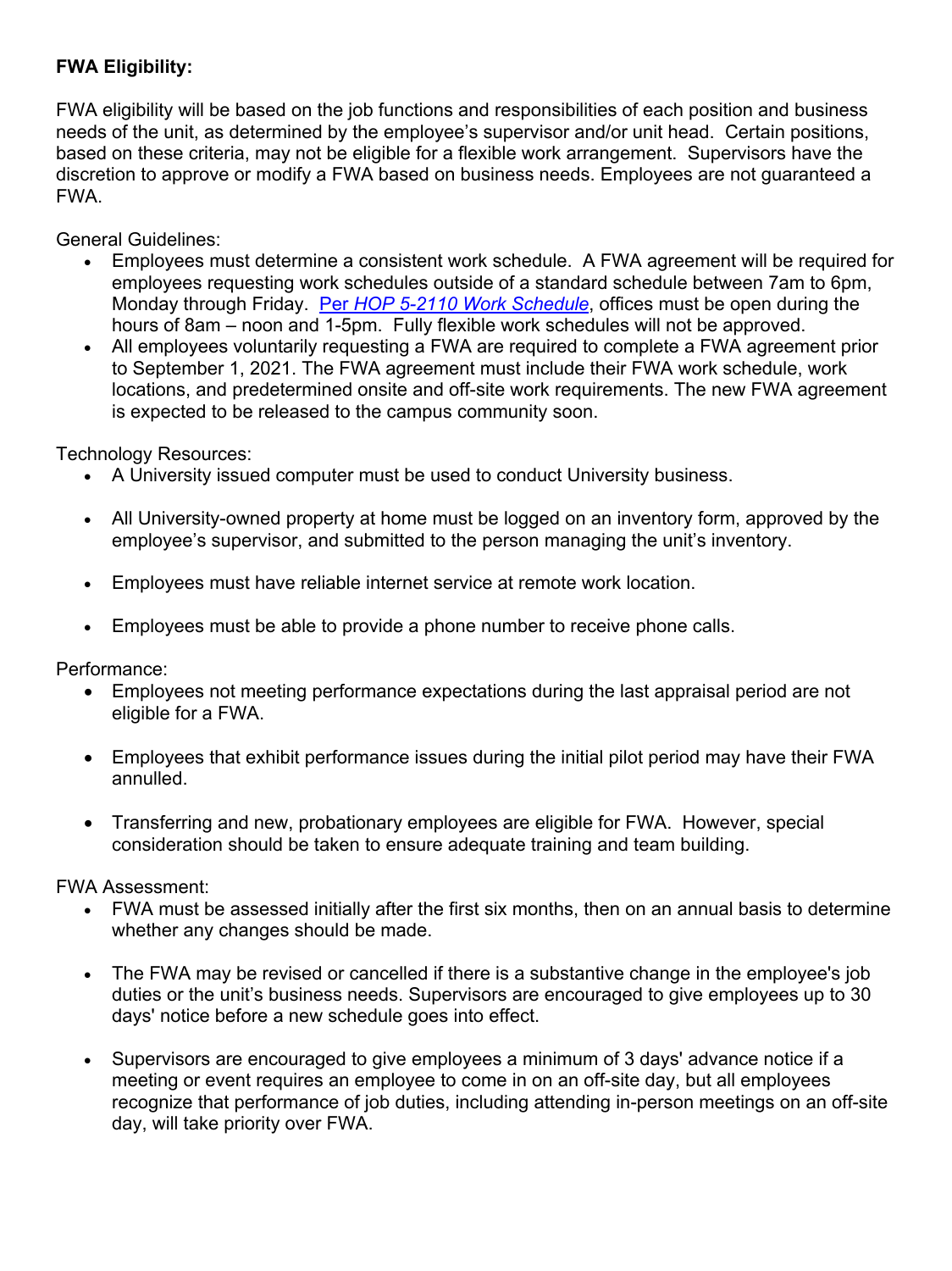### **Things to consider when determining a FWA:**

- In-person interactions: Does the unit require some level of onsite coverage? Does the unit require periodic and/or regular in-person engagement? In-person interactions provide significant benefits that may not be fully replicated through exclusively online and remote experiences. Employees working remotely may become less connected with the University's mission, community, and culture over time without adequate in-person engagement.
- An employee's scope of work: Would visitors, students, or constituents be best served by onsite support and interactions? More generally, how important is onsite work to achieving the institution's goals? Does the position require on-site interaction with visitors, students, or colleagues? Does the work require onsite equipment, labs, or technologies?
- Team/Project requirements: Do teams need to meet onsite on a recurring basis? Do projects require collaborative work with other individuals or units that are best facilitated through onsite work? Do projects require regular or periodic onsite work, or require such work to be accomplished at a high level?
- Data privacy protections: Is the FWA plan conducive for work requiring sensitive data and/or privacy protections? Is it possible to assess performance when the work is performed remotely? Does the employee have a demonstrated history of sufficient productivity while teleworking?
- Facilities and Equipment: Employees should have no more than one primary onsite workplace and one unit-issued computer unless approved by the VPR or designate. Units should consider replacing assigned desktop computers with laptops to facilitate onsite and remote telework and enhanced business continuity preparedness. Units may consider providing shared onsite computers for those with desktop computers at their remote office.

During the FY21-22 pilot year, significant office assignment changes and renovations should not be implemented until assessment of the pilot year has been completed. Renovations will require VPR approval.

- FWAs are determined based on business needs and not determined based on an employee's personal responsibilities (e.g. childcare, elder care, pet care). To facilitate expected work performance and productivity, such costs and dependent care arrangements are the responsibility of the employee. Units should afford all employees the flexibility to meet intermittent childcare needs (e.g., illness, unanticipated school closures, etc.) but employees requesting remote or hybrid work arrangements are responsible for ensuring ongoing arrangements to allow for uninterrupted work time and focus.
- Employees and their supervisors are encouraged to explore training from the thirty-six (36) courses available on hybrid and remote work environments in UT Austin's LinkedIn Learning platform prior to the start of the Fall 2021.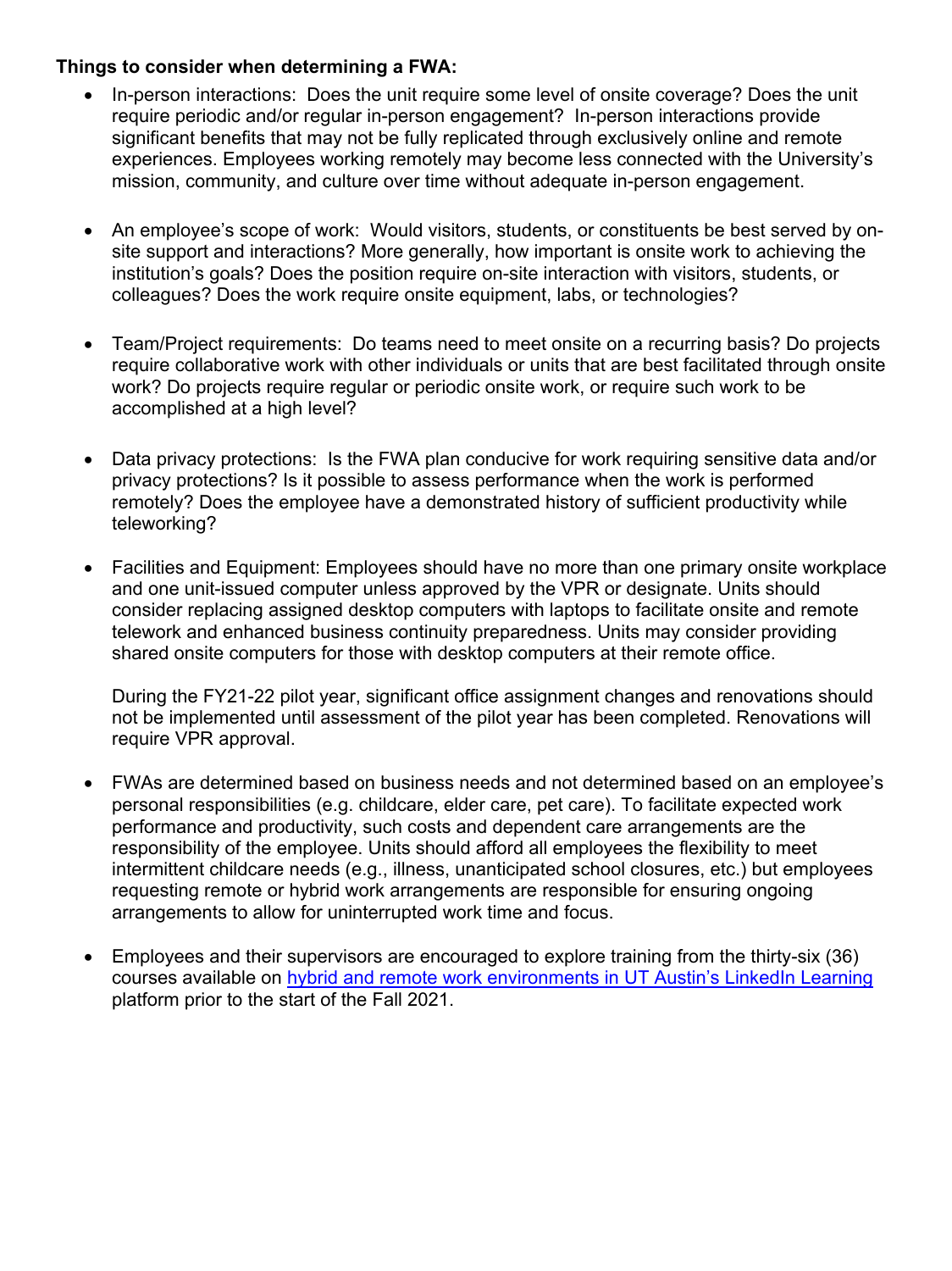# **Approval Process:**

- **Hybrid fixed FWA requests for two or fewer days per week:** Unit heads (AVP or Director) may grant approval for their employees to work remotely two or fewer days per week. VPR direct-reports will be required to obtain VPR approval.
- **Hybrid fixed FWA requests for three or more days per week**: Unit heads must obtain approval from the VPR for themselves or their employees to work remotely three or more days per week.
- **Permanent 100% remote telework:**

Employee is required to provide a strong business justification and must receive approval from the supervisor, the unit's HR senior representative, and the unit head (AVP or Director), who must then obtain approval from the VPR.

- **Remote telework requests due to a medical condition or disability**: Employee must submit a request to the University's Americans with Disabilities Act (ADA) coordinator to initiate the ADA interactive process.
- **Domestic remote telework requests outside of Texas:**

Employee is required to receive approval from the supervisor, unit's HR senior representative, unit head, and VPR.

• **International remote telework**:

Employee is required to provide a strong business justification and receive approval from the Vice President for Research as well as the consent of, and coordination with, Texas Global, UT Legal Affairs, the Provost's Office, and Central HR. Additional costs or considerations resulting from country or regional taxes or employment laws are the responsibility of the employing unit.

## **Definitions:**

Work Location

- **Onsite Work**: work performed on-campus or other official UT location.
- **Remote Telework**: work performed at a location that is not on-campus.
- **Hybrid Fixed**: a combination of onsite and offsite work with preset schedule for days working in each location (e.g., work onsite MWF; work remote TR).

Work Schedule

- **Standard Schedule**: designated hours with standardized start and stop times. OVPR standard schedule is traditionally 7a – 6p, with employees working 8 hours/day within that time window.
- **Fixed Flexible Schedule**: designated hours that deviate from the standards.
- **Fully Flexible Schedule**: flexible work hours to accommodate project and/or temporary worker needs.